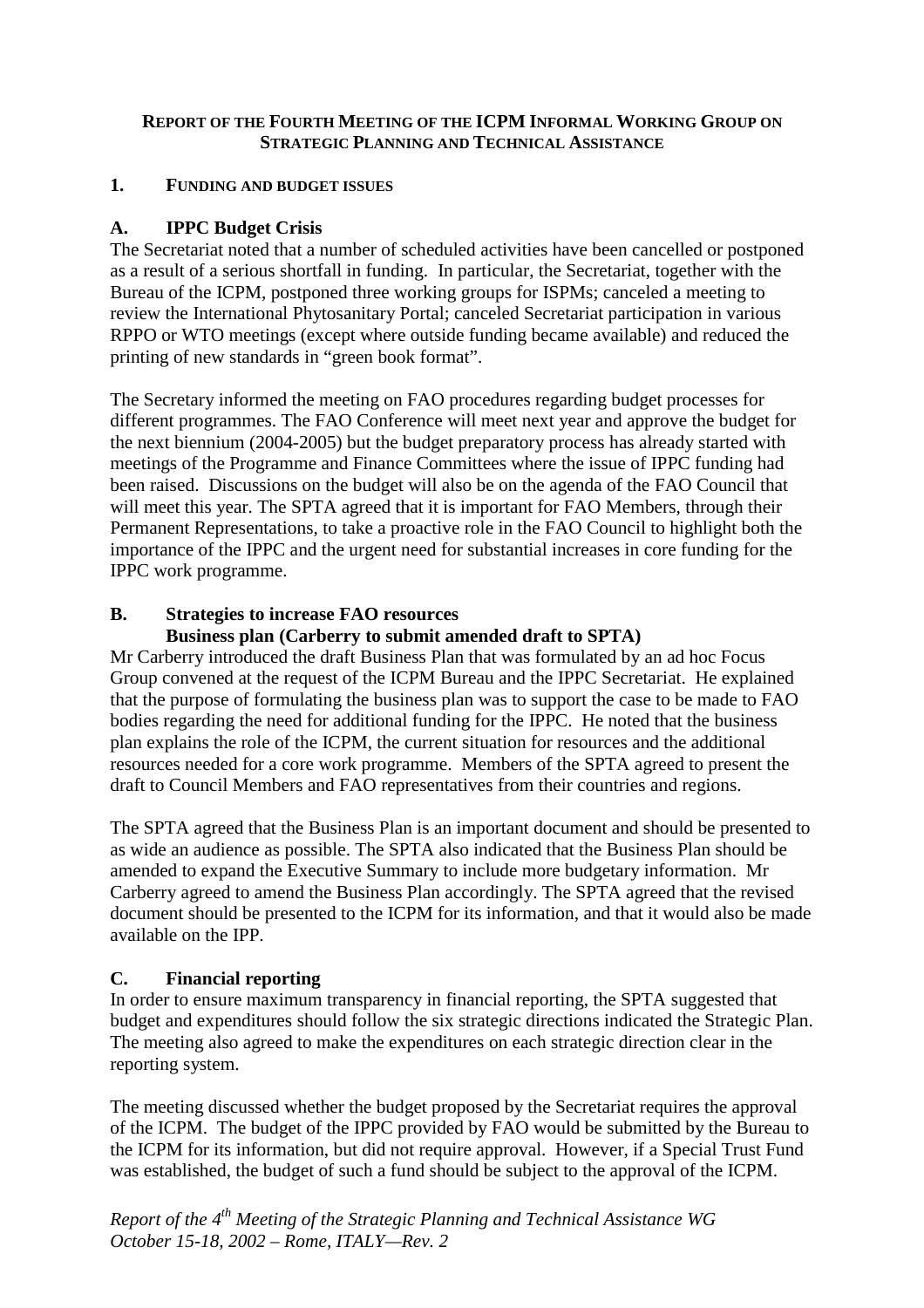The Secretariat provided the meeting with a table for budgeting and reporting (see Appendix I).

# **D. Analysis of proposal for Special Trust Fund**

The SPTA analyzed the benefits and costs of a Special Trust Fund in comparison to normal bilateral type trust funds that are administered by the Director General of FAO. Table 1 (Appendix II) represents the summary of the discussion taking into account the request of the ICPM for this analysis. It indicates that, in general, a Special Trust Fund that is under the direct control of the ICPM provides significant advantages for funding certain types of technical assistance activities (such as participation in the ICPM). The need for increasing the staff of the IPPC Secretariat before such a Special Trust Fund could be effectively managed was recognized.

## **2. STRATEGIC PLANNING**

The meeting discussed the Strategic Plan that had been amended by the ad hoc Focus Group in July. The SPTA made additional changes which included updating the Strategic Plan based on what has already been accomplished by the ICPM. The meeting noted that the Secretariat should inform the ICPM of any major additions to the Strategic Plan, or important changes in the priorities of elements of the work programme arising from this meeting. The amended Strategic Plan is attached (Appendix III).

## **3. WORK PROGRAMME**

## **A. Composition of working groups**

The SPTA discussed the need to draft more formal procedures for the establishment of working groups. The Secretariat noted that any procedure for the establishment of such working groups must be flexible to deal with administrative contingencies taking account of:

- − limited number of experts:
- − limited availability of identified experts;
- − difficulties with administrative invitation procedures;
- − likelihood of last minute changes; and
- − retaining the informal nature of the working groups.

The Secretariat explained that the primary criteria that have been applied so far in designating working group members include:

- − subject matter expertise;
- − wide geographic representation (including proportional developing country participation);
- − availability of suitable experts to participate and contribute (e.g. discussion papers);
- − a target of 6-10 participants; and
- − allowing the host to participate regardless of group composition.

The SPTA agreed that certain criteria should be considered in the establishment of working groups:

- 1. Qualifications of experts:
	- − Scientific expertise
	- − Subject matter experience

*Report of the 4th Meeting of the Strategic Planning and Technical Assistance WG October 15-18, 2002 – Rome, ITALY—Rev. 2*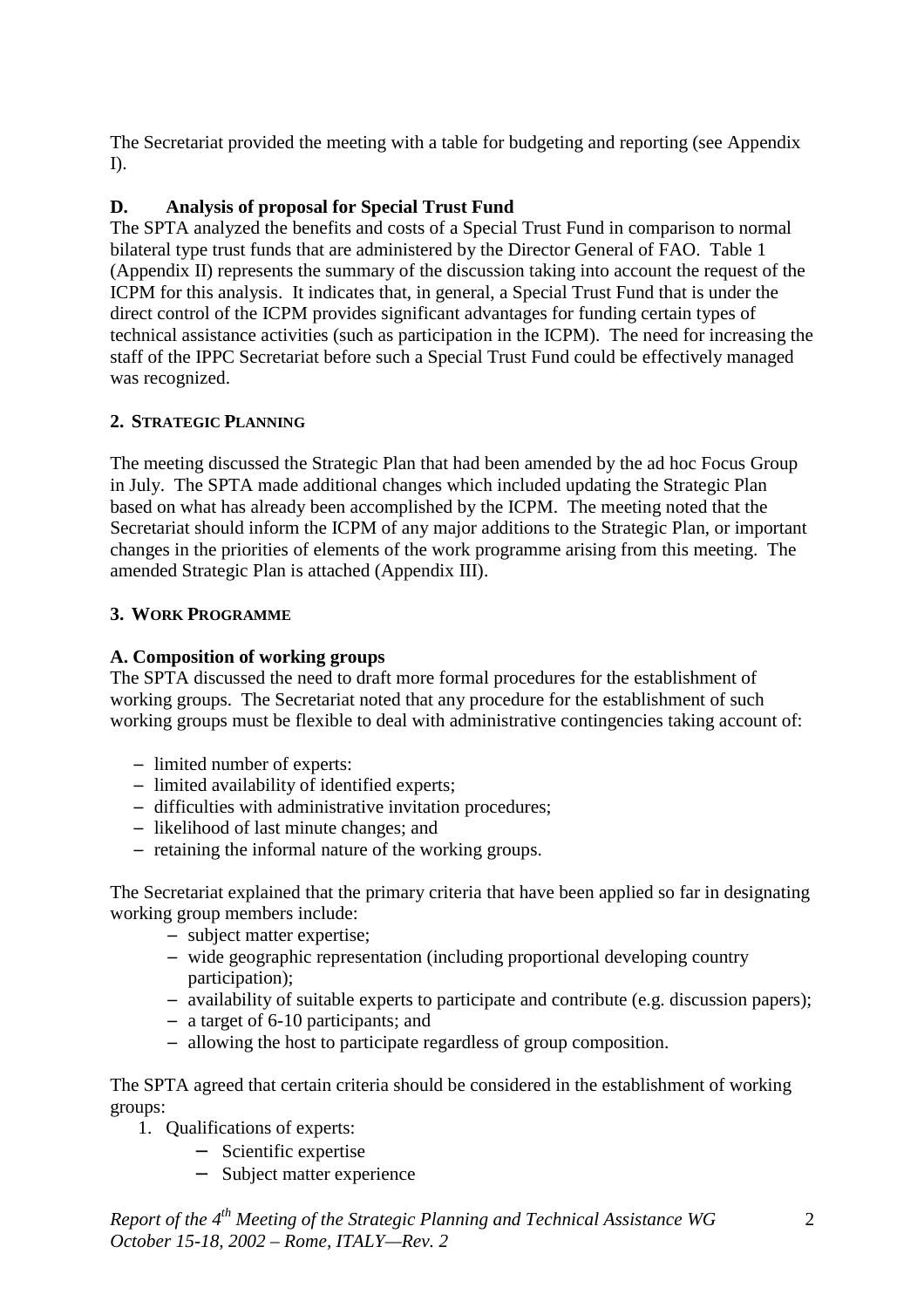- − Experience in phytosanitary risk management
- 2. Proposed nomination process:
	- − Specifications / nominations requested at time of adoption by ICPM or later when the specification are put on the IPP;
	- − Nominations to the SC
	- − SC submits list of prospective WG nominations to Bureau and Secretariat
	- − Secretariat and Bureau make final selections—usually based on availability for the specified meeting date.
- 3. Organization / Cost / Convenience—wherever possible experts from developed countries pay their own way. The meetings are organized at sites usually according to minimum costs (administrative, accommodation, travel).
- 4. Observers: not allowed in WG (but they are allowed in the SC)
	- − Representatives of industry or others may be invited by the working group to provide expertise but would not participate as members or ad hoc experts
	- − Members of the Bureau or SC
		- ! Try to have someone from the SC in WG when possible (e.g. steward)
		- Representative of the Bureau may attend

# **B. IPPC liaison with research institutes**

Mr Hedley discussed the possible need for greater cooperation between the ICPM and research institutions. The meeting noted that there were clear benefits that could be realized from such cooperation. It was suggested that an informal working group could develop an information package defining ICPM interests with respect to research in areas of phytosanitary concern that could be presented to interested parties. The SPTA suggested that the ICPM be informed of this proposal and, pending the approval of the ICPM, an ad hoc working group would be established to examine the issue in greater detail.

# **C. IPPC—CBD Joint Secretariat meeting**

The outcome of the COP6 in relation to the IPPC was reviewed. It was noted that Decision 6/23 provided for a sectoral implementation of article 8(h) on alien invasive species. As a consequence, the Decision called for close cooperation between the CBD and IPPC. In decision 6/20, there was also a reference to cooperation with the CBD and its Cartagena Protocol.

The Secretariat informed the meeting that a Memorandum of Understanding between IPPC and CBD Secretariats would be finished by end of year. The CBD and IPPC have established a close collaborative relationship in recent years and are exploring means to further enhance this cooperation.

The Secretariat asked the SPTA for inputs on potential agenda items for a future joint consultation of the CBD and IPPC Secretariats. The agenda points included:

- − Routine liaison and regular meetings of the Secretariats
- − IPPC participation in the CBD reporting system
- − Analysis of gaps in international instruments and how the IPPC should be involved (outside the IPPC, some work has been done, e.g., biosecurity), including the environmental aspects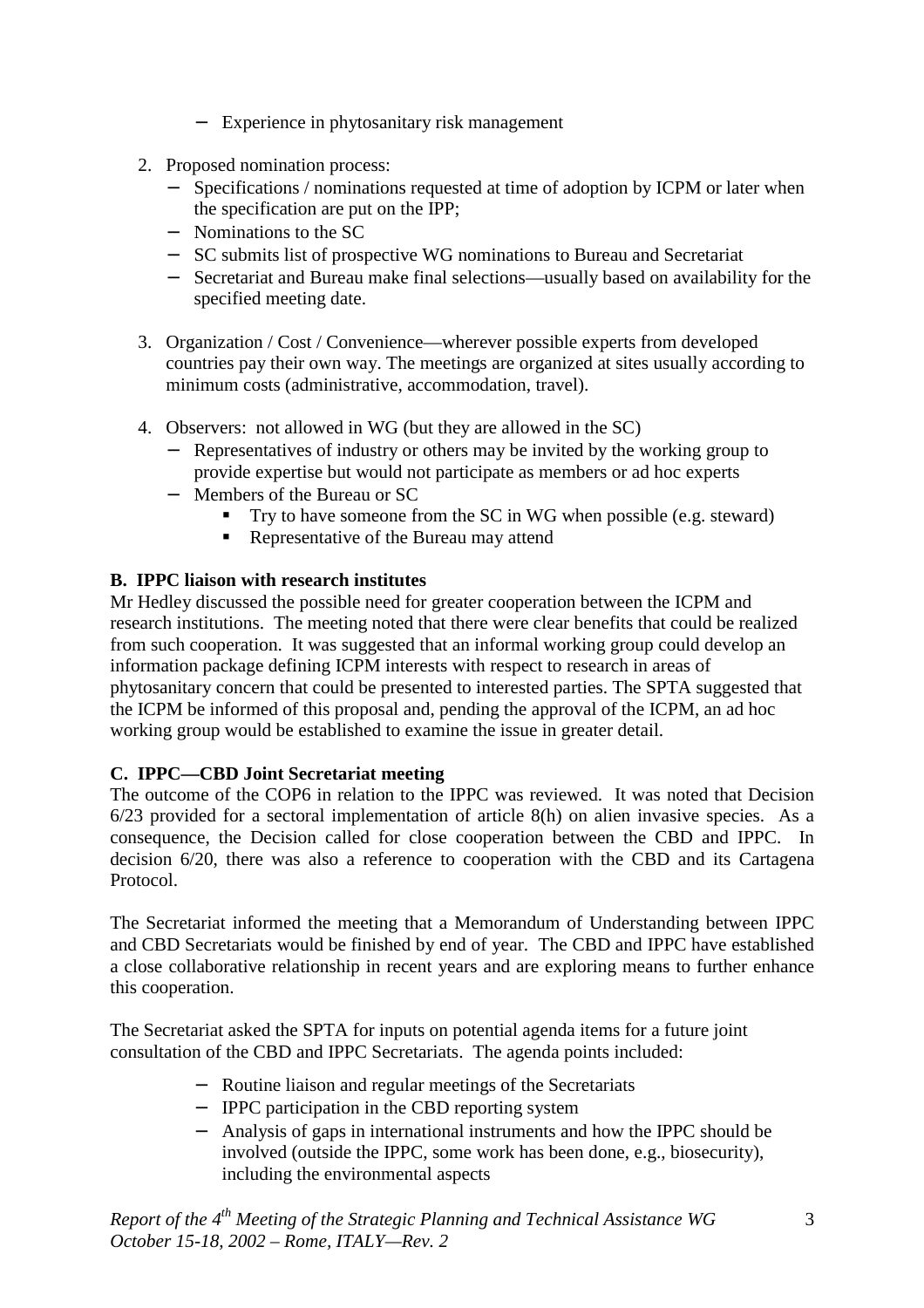- Developing possible programme for collaboration
	- ! research on invasive species and pathways
	- ! risk analysis procedures
	- ! harmonization of terminology
	- **ullet** inventory of expertise
	- listing various types of procedures
	- ! training and technical assistance
- − Identifying potential sources of funding

The SPTA requested the Secretariat to report to the next session of the ICPM.

#### **D. PCE Implementation**

Mr Jones presented a brief summary of the status of the implementation of the PCE. He explained that the PCE had been implemented in over 30 countries to date, largely included as part of FAO Technical Cooperation Projects (TCPs). The meeting noted that the PCE is a valuable tool for developing national strategic plans for phytosanitary capacity building, and that the PCE should be promoted as widely as possible. The Secretariat noted that the PCE would be presented in the upcoming SPS seminar on technical assistance as a possible model for developing national strategic plans for SPS disciplines (e.g. food safety, and animal and plant health). It was also suggested that Members should promote the PCE to donor countries and other agencies such as the World Bank.

### **E. IPP Implementation**

Mr Nowell informed the meeting on the status of the IPP implementation. The IPP replaced the old IPPC website in August 2002. Since that time, some problems have arisen which are expected to be resolved in the near future. He noted that the IPP was using software developed for other purposes in the Organization which had resulted in a number of navigation problems that were being resolved now. Concerns were expressed about the IPP being linked to a complicated computer programme, and stressed the importance of keeping the IPP as simple as possible.

He also noted that this software had many features that were not necessary for the IPP. Concerning the information exchange system of the IPP, this was developed within the framework of the information system for food safety, animal and plant health. This approached information exchange in these fields in a systematic manner and provided resources that would otherwise not be available to the IPP. A small number of countries were working with the Secretariat to provide country information for the system. It was expected that the system would be fully functional and contain information from a limited number of countries by the time of the next ICPM.

#### **F. Work programme priorities**

The SPTA discussed priorities for the work programme for 2003 and 2004 considering the projected FAO core budget. The meeting also made note of additional priorities should additional funding become available (see Appendix IV). The SPTA agreed that a list of possible topics for standards should be generated. It was suggested that the Chair of the ICPM request topics from Members prior to the next Meeting of the ICPM noting that proposals should also include draft specifications. The SPTA also recommended that the Secretariat prepare a paper for the upcoming technical consultation of RPPOs that discusses the need and benefit of having such consultations, and the necessity of IPPC Secretariat participation. The SPTA noted that liaison with other organizations, including the SPS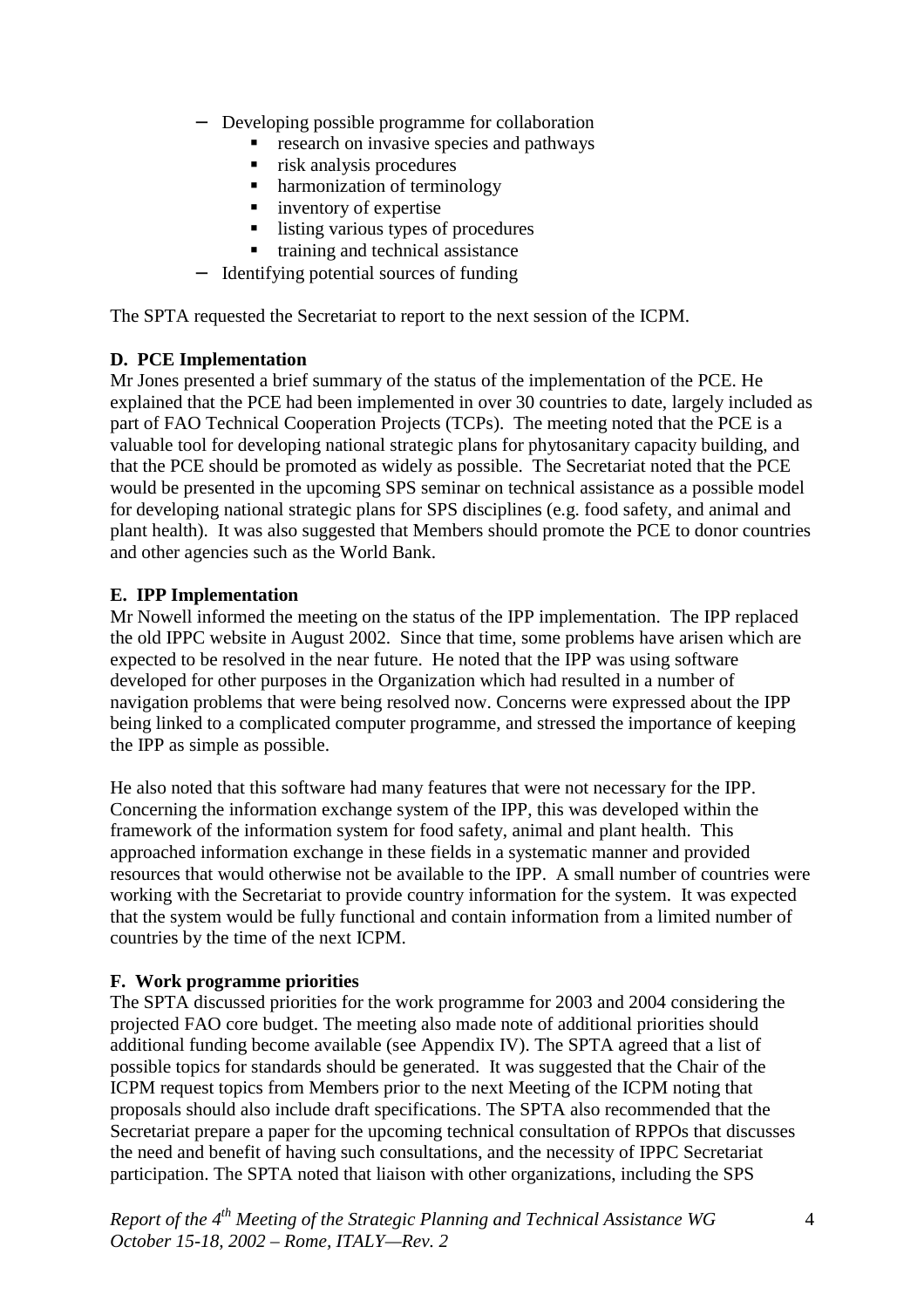Committee and CBD meetings (e.g. SBSTTA and COP) is an important component of the work programme.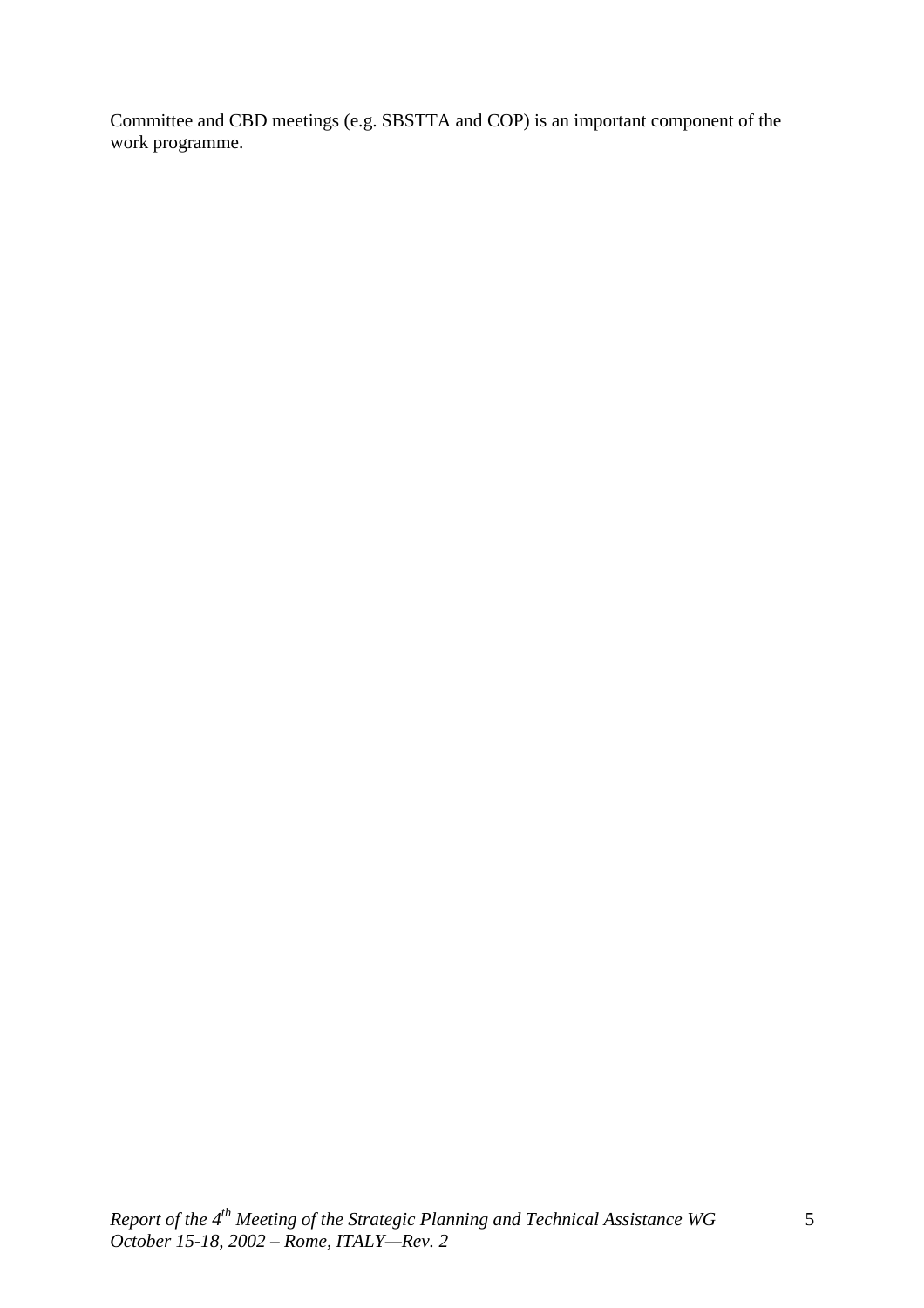# Procedures for budget planning and reporting

| Step 1 | April: ICPM establishes work programme priorities for the following year<br>(e.g., in 2003 the ICPM will determine priorities for 2004) and is informed by<br>the Secretariat of the current FAO budget (2003). The ICPM requested to<br>adopt the proposed budget for any Trust Fund activities. |
|--------|---------------------------------------------------------------------------------------------------------------------------------------------------------------------------------------------------------------------------------------------------------------------------------------------------|
| Step 2 | Costs for the future work programme (2004) are estimated by the Secretariat<br>according to:                                                                                                                                                                                                      |
|        | - core function costs based on the anticipated or known contribution of FAO<br>(FAO Conference decision), plus<br>- additional costs anticipated to meet the desired work programme.                                                                                                              |
| Step 3 | October: The SPTA reviews the programme budget provided by the<br>Secretariat (for 2004) and recommends adjustments as appropriate. The SPTA<br>also recommends a new work programme for one year ahead (2005).                                                                                   |
| Step 4 | November/December: Bureau reviews recommendations of the SPTA (for<br>2005) for core FAO funding and Trust Funds, and agrees on a proposal to<br>submit to the ICPM for its consideration (core FAO funding) or approval<br>(Trust Funds) – return to Step 1.                                     |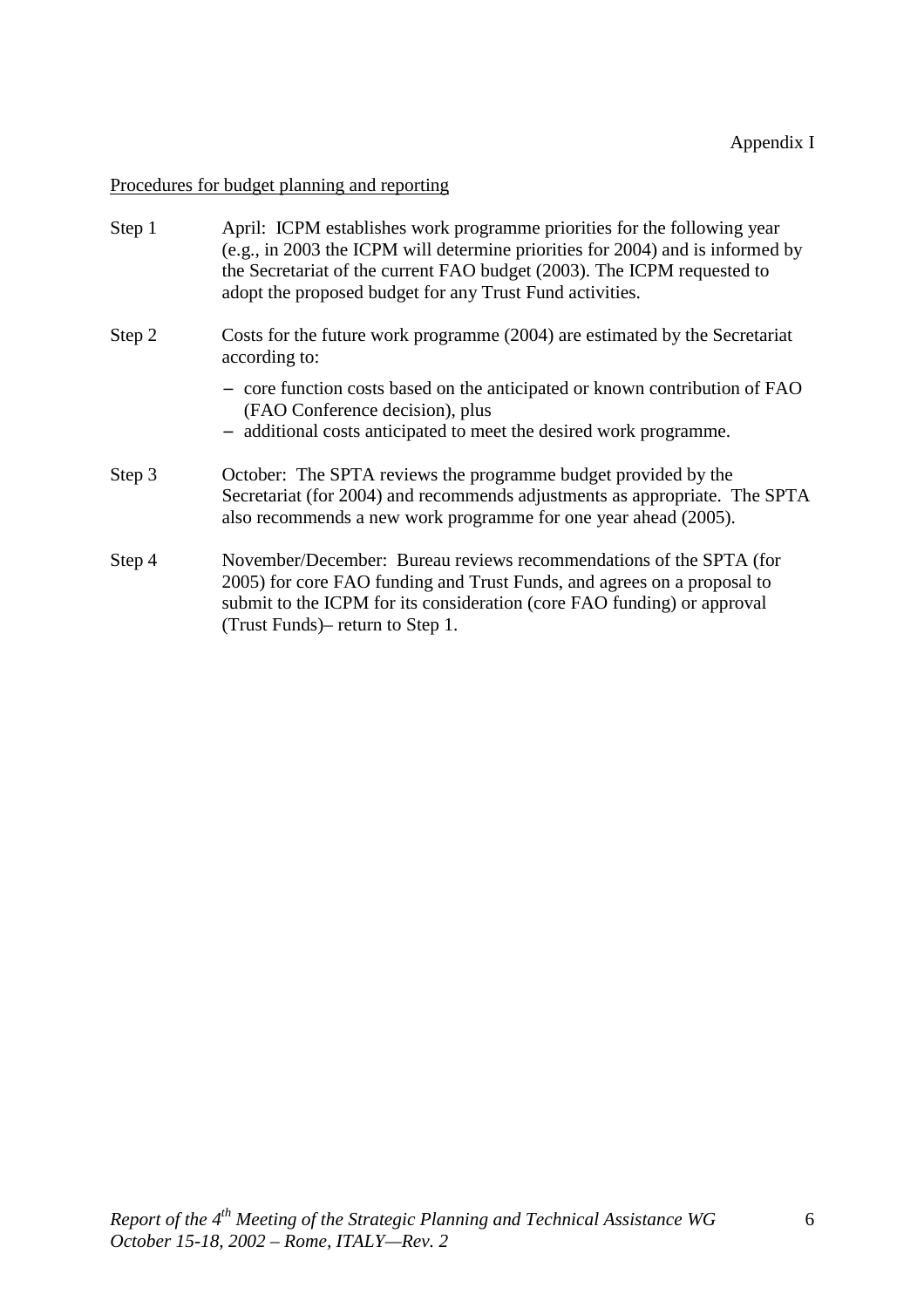| лиагуяв от ите всисны ана совы от врестат ттавет ана |            |                             |                |  |
|------------------------------------------------------|------------|-----------------------------|----------------|--|
| <b>ACTIVITY</b>                                      | <b>STF</b> | <b>Bilateral (DG</b>        | <b>Regular</b> |  |
|                                                      |            | admin.)                     | Programme      |  |
|                                                      |            | More appropriate fund type? |                |  |
| Developing country access                            | yes        |                             | limited        |  |
| Training programme                                   | yes        | yes                         | possibly,      |  |
|                                                      |            |                             | limited        |  |
| Regional workshop                                    | yes        |                             | possibly,      |  |
|                                                      |            |                             | limited        |  |
| Evaluating institutional and regulatory              | yes        |                             | limited        |  |
| aspects of national systems                          |            |                             |                |  |
| (development of guidance—tool)                       |            |                             |                |  |
| National plans                                       | yes        | yes                         | limited        |  |
| Participation in standard setting                    | yes        |                             | limited        |  |
| Secretariat in-service training                      | yes        | yes                         | no             |  |
| Development of new tools                             | yes        |                             | no             |  |
| Different sources of funding                         | yes        |                             | n.a.           |  |
| Continuity of funding                                | (1)        | (1)                         | yes            |  |
| Certainty of funding                                 | (1)        | (1)                         | yes            |  |
| Transparency                                         | (2)        | (2)                         | yes            |  |
| Independence                                         | (2)        | (2)                         | no             |  |
| Effectiveness                                        | (2)        | (2)                         | no             |  |
| Flexibility                                          | (2)        | (2)                         | limited        |  |
| Political influence                                  | no         | yes                         | no             |  |
| Management                                           | (2)        | (2)                         | n.a.           |  |

**Analysis of the benefits and costs of Special Trust Fund**

(1) In the case of certainty and continuity of funding, both a STF and bilateral funds are equally dependent on the level of interest and contributions.

(2) A special trust fund is more beneficial for the ICPM. A bilateral trust is more beneficial for the donor(s). However, in bilateral projects, the funding may be for a number of years and therefore more predictable than in a STF.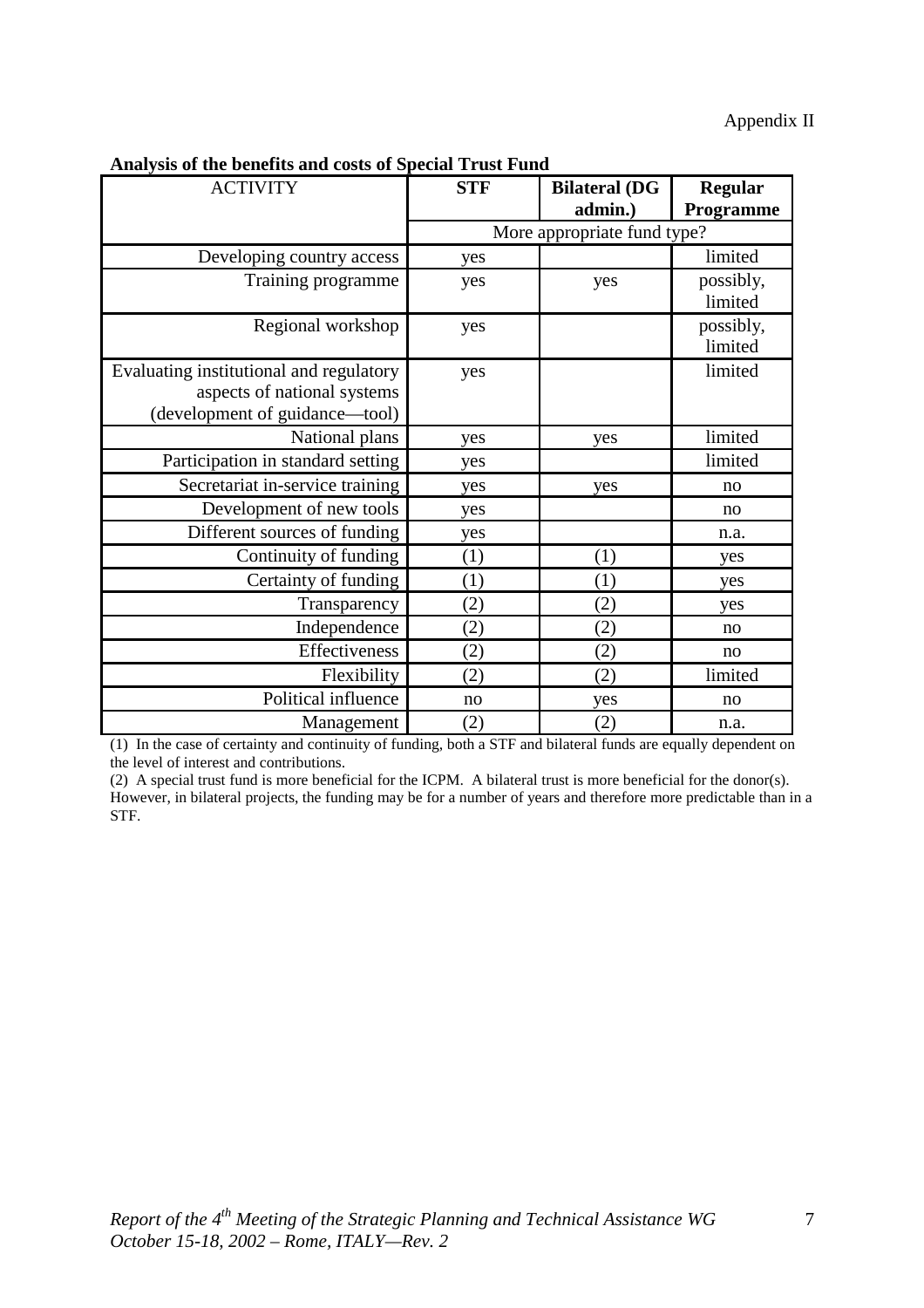#### **STRATEGIC DIRECTIONS AND GOALS**

#### **Strategic Direction No. 1: The development, adoption and monitoring of the implementation of International Standards for Phytosanitary Measures (ISPMs)**

Setting international phytosanitary standards is a basic and unique role identified in the IPPC, particularly given the status accorded IPPC standards as a result of the WTO SPS Agreement. Internationally accepted phytosanitary standards form the basis for the harmonization of phytosanitary measures that protect natural and cultivated plant resources while ensuring fair and safe trade. An increased number of international standards is necessary to facilitate international trade as envisaged by the WTO SPS Agreement.

#### *Goals for Strategic Direction No. 1*

- 1.1 Maintain an effective standard adoption system using the ICPM and SC
- 1.1.1 Increase the number of standards to meet targets established in the ICPM work programme
- 1.1.2 Develop specific standards where relevant concept standards are in place
- 1.1.3 Develop concept standards where necessary for the preparation of specific standards in priority areas
- 1.1.4 Request RPPO cooperation in the development of ISPMs
- 1.2 Improve the standard-setting mechanism
- 1.2.1 Establish "Guidelines on the establishment of commodity or pest-specific standards"
- 1.3 Ensure that ISPMs take account of the protection of the environment
- 1.3.1 Establish a mechanism to review standards with this in mind
- 1.4 Increase transparency and participation in the standard-setting process
- 1.4.1 Increase the participation by developing countries in standard setting
- 1.4.2 Develop efficient information sharing systems concerning standard-setting activities and procedures
- 1.5 Facilitate the implementation of standards
- 1.5.1 Establish explanatory documents corresponding to ISPMs if needed
- 1.5.2 Encourage RPPOs to assist their members in the implementation of ISPMs

#### **Strategic direction No. 2: Information exchange**

This strategic direction covers members and the IPPC Secretariat's obligations to provide information as specified in the IPPC and information exchange that may be specified by the ICPM or in ISPMs, including such information as pest lists, pest reports, and phytosanitary measures. Information exchange activities ensure that members communicate officially on phytosanitary regulations and other issues of phytosanitary significance, and determine the means by which the IPPC Secretariat makes them available to other members.

#### *Goals for Strategic Direction No. 2*

- 2.1 Establish procedures for pest reporting and information exchange
- 2.2 Promote increased access and use of electronic communication/Internet<br>2.3 Develop the IPP for provision of official information by countries
- Develop the IPP for provision of official information by countries
- 2.4 Establish systems to identify sources of information on pests

#### **Strategic Direction No. 3: The provision of dispute settlement mechanisms**

This relates to the non-binding dispute settlement provisions contained in Article XIII of the IPPC (1997). The ICPM is charged to develop rules and procedures for dispute settlement under the IPPC. The Convention explicitly recognizes the complimentary role of the IPPC in this area given the formal binding dispute settlement process that exists under the WTO.

#### *Goals for Strategic Direction No. 3*

3.1 Increase awareness of dispute settlement mechanism

*Report of the 4th Meeting of the Strategic Planning and Technical Assistance WG October 15-18, 2002 – Rome, ITALY—Rev. 2*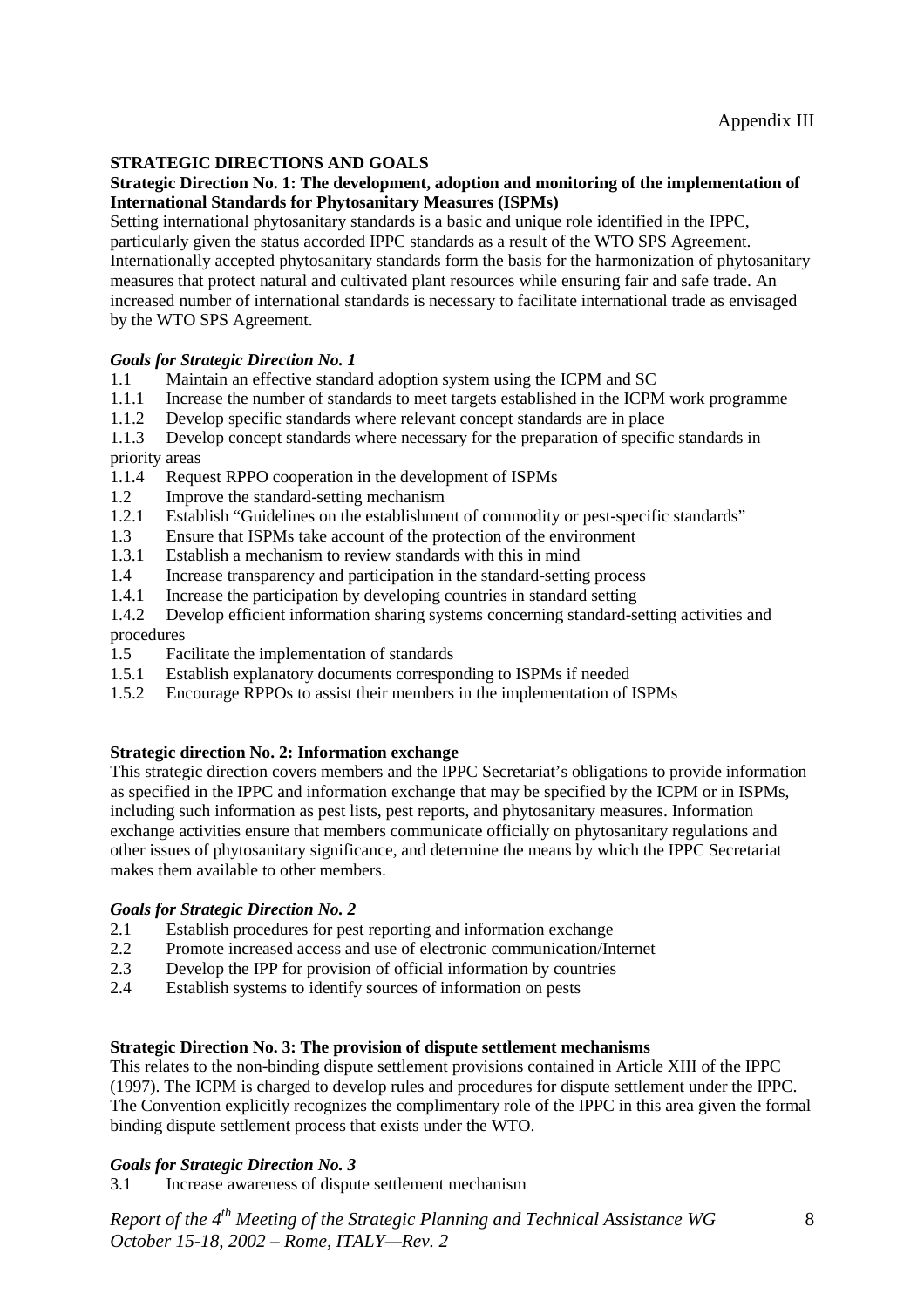- 3.1.1 Develop information material concerning the requirements for effective preparation of a dispute settlement
- 3.2 Provide supporting information on IPPC and other dispute settlement systems<br>3.2.1 Establish an inventory of other dispute settlement systems
- Establish an inventory of other dispute settlement systems
- 3.2.2 Provide rulings/precedents from dispute settlements (e.g. WTO)
- 3.2.3 Establish a regular ICPM agenda item for dispute settlement
- 3.2.4

#### **Strategic Direction No. 4: The development of the phytosanitary capacity of Members by promoting the provision of technical assistance**

Article XX in the IPPC (1997) requires members to promote the provision of technical assistance especially to developing contracting parties, either bilaterally or through appropriate international organizations with the purpose of facilitating implementation of the IPPC. Adequate capacity and infrastructure for all Members are critical to accomplish the IPPC's goals.

#### *Goals for Strategic Direction No. 4*

4.1 Develop and maintain methods and tools for individual countries to evaluate and develop their phytosanitary capacity as well as their needs and demands for technical assistance

- 4.1.1 Maintain and update Phytosanitary Capacity Evaluation (PCE)
- 4.1.2 Promote use of the PCE
- 4.1.3 Identify and develop additional technical assistance tools
- 4.2 Promote technical assistance

4.2.1 Increase the number of workshops and other activities to improve the understanding and application of international standards

- 4.2.2 Increase assistance for the establishment, revision and updating of national legislation
- 4.2.3 Establish a checklist on phytosanitary legal and associated institutional issues
- 4.2.4 Establish a process to identify and rank priorities for the ICPM's activities in technical assistance
- 4.3 Provide information to help Members obtain technical assistance from donors
- 4.4 Promote the improvement and development of RPPOs
- 4.4.1 Assist RPPOs in the establishment of information systems

#### **Strategic direction No. 5: The maintenance of an effective and efficient administrative framework**

To function effectively, the ICPM must establish organizational structures and procedures, identify funding mechanisms, and address various support and administrative functions, including internal review and evaluation mechanisms. This strategic direction is to make provision for the ICPM to address its administrative issues and strategies, making continual improvement to ensure its business practices are effective and efficient.

#### *Goals for Strategic Direction No. 5*

- 5.1 Establish planning, reporting and review mechanisms<br>5.1.1 Provide a transparent budget
- Provide a transparent budget
- 5.1.2 Establish strategies for increasing resources available to the IPPC
- 5.1.2 Increase Secretariat capacity through the use of FAO resources
- 5.1.3 Review business plan annually
- 5.1.4 Establish internal planning, review and evaluation mechanisms
- 5.1.5 Report on activities of the Secretariat, including reporting by Secretariat on the implementation of the strategic plan
- 5.1.6 Update strategic plan and operational programme annually
- 5.2 Identification of the relationship of the IPPC Secretariat in the context of FAO
- 5.3 Establish procedures to identify issues where common action of the ICPM is required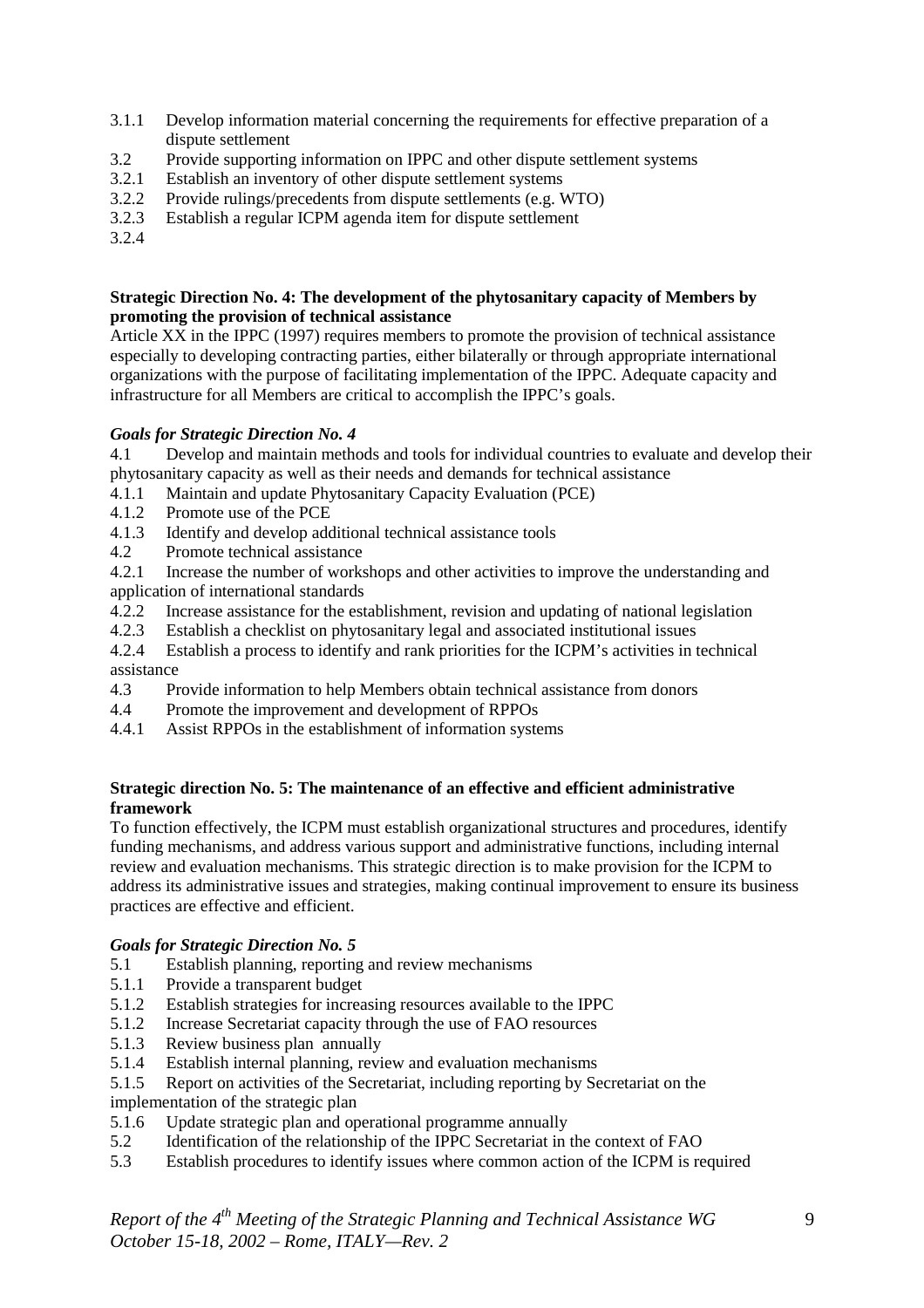#### **Strategic Direction No. 6: Promotion of IPPC and cooperation with relevant international organizations**

This strategy direction recognizes the need to communicate IPPC issues, obligations, processes and interests to all concerned, including other bodies with similar or overlapping interests, and to encourage RPPOs to promote regionally the implementation of the IPPC.

### *Goals for Strategic Direction No. 6*

- 6.1 Promote the IPPC
- 6.1.1 Encourage Members to deposit their instrument of acceptance for the new revised text
- 6.1.2 Encourage non-contracting parties to adopt the IPPC

6.1.3 Communicate IPPC issues, obligations, processes and interests to all concerned, including other bodies with similar or overlapping interests

6.1.4 Request RPPOs to promote regionally the implementation of the IPPC

6.2 Strengthen cooperation with other international organizations

6.2.1 Establish relations, identify areas of common interest, and where appropriate, develop coordinated activities and joint programmes with other relevant organizations including the CBD, OIE, Codex and WTO

6.2.2 Strengthen cooperation and coordination with relevant organizations on technical assistance

6.3 Establish linkages with research and education institutions to identify a plan of action for the provision of scientific and technical support for the IPPC

6.3.1 Develop a plan of action for the provision of scientific and technical support for IPPC implementation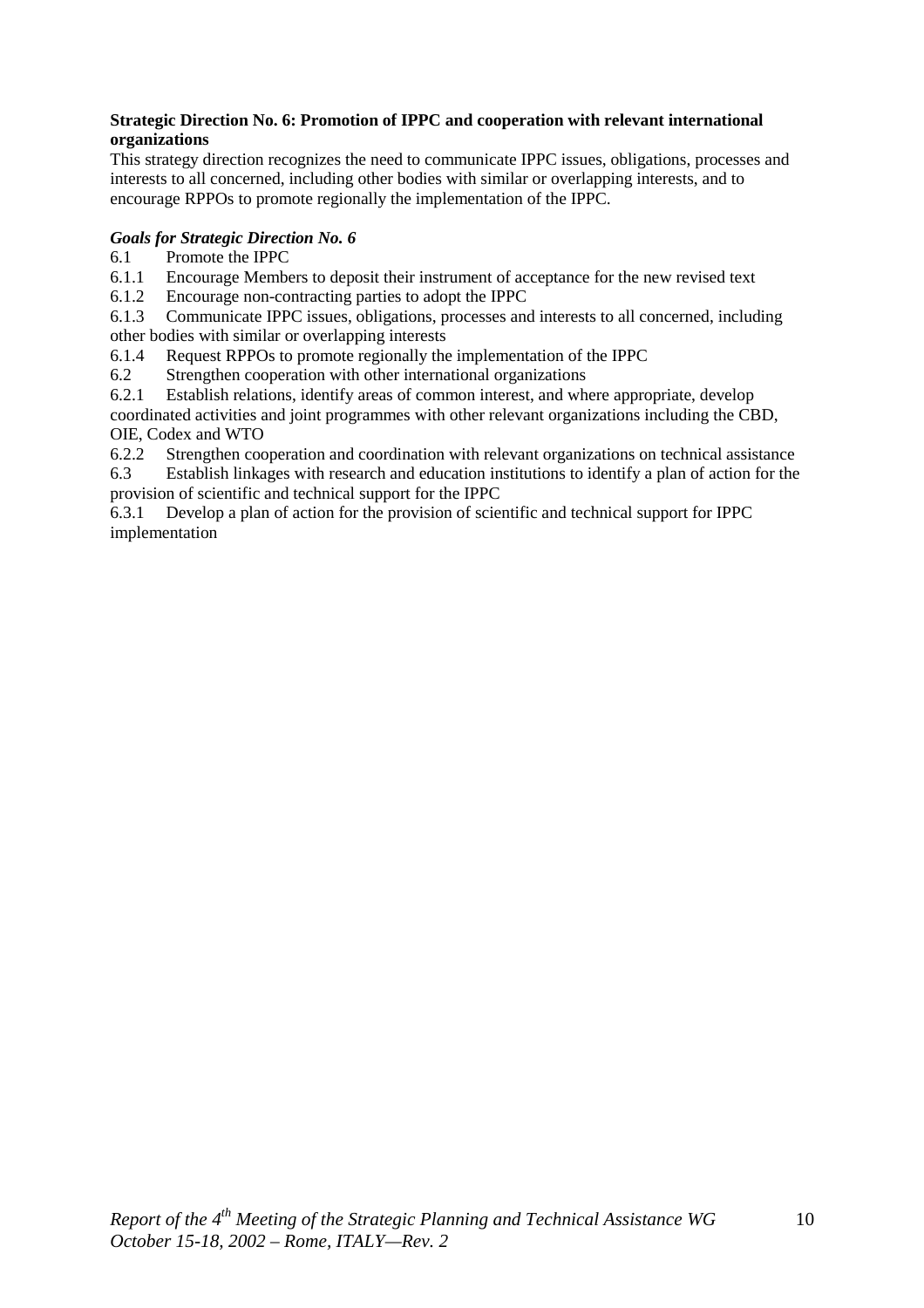Tables indicating the timing, priorities and means for achieving goals recommended by the ICPM Technical Consultation on Strategic Planning.

Table 1. Strategic Direction No. 1: The development, adoption and monitoring of the implementation of international standards for phytosanitary measures (ISPMs)

| Goals                                                          | Timing  | Priority | Means           |
|----------------------------------------------------------------|---------|----------|-----------------|
| 1.1 Maintain an effective standard adoption system using the   |         | High     | SC and ICPM     |
| <b>ICPM</b> and SC                                             |         |          |                 |
| 1.1.1 Increasing the number of standards by improving the      | Ongoing | High     |                 |
| standard-setting mechanism                                     |         |          |                 |
| Develop specific standards where relevant concept<br>1.1.2     |         | High     | <b>ICPM</b>     |
| standards are in place                                         | Ongoing |          |                 |
| 1.1.3 Develop concept standards where necessary for the        | Ongoing | High     |                 |
| preparation of specific standards in priority areas            |         |          |                 |
| Request RPPO cooperation in the development of<br>1.1.4        | Ongoing | Low      | <b>SPWG</b>     |
| <b>ISPMs</b>                                                   |         |          |                 |
| 1.2<br>Improve the standard-setting mechanism                  |         |          |                 |
| 1.2.1<br>Establish "Guidelines on the establishment of         |         | Medium   | <b>ICPM</b>     |
| commodity or pest-specific standards"h                         | Ongoing |          |                 |
|                                                                |         |          |                 |
| 1.2.3                                                          |         |          |                 |
| 1.3<br>Ensure that ISPMs take account of the protection of the | Ongoing | High     | ICPM, Bureau    |
| environment                                                    |         |          | and Secretariat |
| 1.3.1 Establish a mechanism to review standards with this in   | Ongoing | High     | ICPM, Bureau    |
| mind                                                           |         |          | and Secretariat |
| 1.4<br>Increase transparency and participation in the standard | Ongoing | High     | <b>ICPM</b>     |
| setting process                                                |         |          |                 |
| 1.4.1<br>Increase the participation by developing countries in | Ongoing | High     | <b>ICPM WG</b>  |
| standard setting                                               |         |          |                 |
| Develop efficient information sharing systems<br>1.4.2         | Ongoing | Medium   | ICPM and        |
| concerning standard-setting activities and procedures          |         |          | Secretariat     |
| Facilitate the implementation of standards<br>1.5              | 2002    | High     | <b>ICPM</b>     |
| 1.5.1<br>Establish explanatory documents corresponding to      | 2003    | Medium   | <b>SC</b>       |
| ISPMs if needed                                                |         |          |                 |
| Encourage RPPOs to assist their members in the<br>1.5.2        | Ongoing | Medium   | <b>ICPM</b>     |
| implementation of ISPMs                                        |         |          |                 |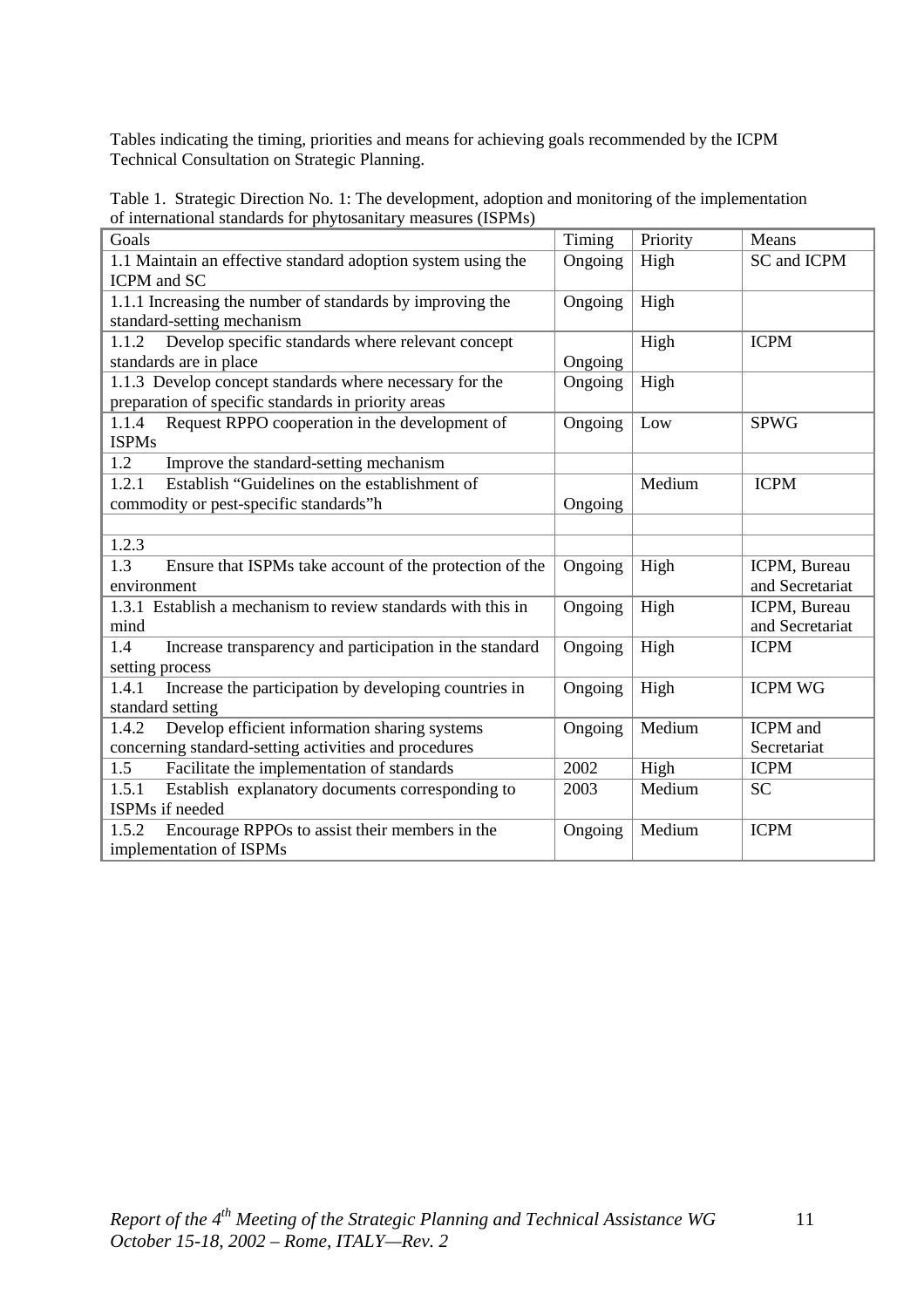| Timing                                               |         |          |               |
|------------------------------------------------------|---------|----------|---------------|
| Goals                                                |         | Priority | Means         |
| 2.1 Establish procedures for pest reporting and      | In      | High     | <b>SC</b>     |
| information exchange                                 | process |          |               |
| Promote increased access and use of<br>$2.2^{\circ}$ | Ongoing | Medium   | Secretariat   |
| electronic communication/Internet                    |         |          |               |
| Develop the IPP for provision of official<br>2.3     | 2003    | High     | Secretariat   |
| information by countries,                            |         |          |               |
| Establish systems to identify sources of<br>2.4      | 2004    | Medium   | Working group |
| information on pests                                 |         |          |               |
| 2.4                                                  | In      | High     | <b>ISC</b>    |
|                                                      | process |          |               |
|                                                      |         |          |               |

**Table 2. Strategic Direction No. 2: Information exchange** 

#### **Table 3. Strategic Direction No. 3: Dispute settlement**

| Goals                                                   | Timing  | Priority | Means           |
|---------------------------------------------------------|---------|----------|-----------------|
| 3.1 Increase awareness of dispute settlement            | Ongoing | Medium   | Report to ICPM  |
| mechanism                                               |         |          |                 |
|                                                         |         |          |                 |
| Development of information material<br>3.1.1            | 2004    | Medium   | Subsidiary body |
| concerning the requirements for effective preparation   |         |          |                 |
| of a dispute settlement                                 |         |          |                 |
| Providing supporting information on IPPC and<br>3.2     | 2004    | Medium   | Subsidiary body |
| other dispute settlement systems                        |         |          |                 |
| Establishment of an inventory of other dispute<br>3.2.1 | 2004    | Medium   | Subsidiary body |
| settlement systems                                      |         |          |                 |
| Providing rulings/precedents from dispute<br>3.2.2      | 2004    | Medium   | Subsidiary body |
| settlements (e.g. WTO)                                  |         |          |                 |
| 3.2.3 Establish a regular ICPM agenda item for          | 2003    | Medium   | <b>ICPM</b>     |
| dispute settlement mechanism                            |         |          |                 |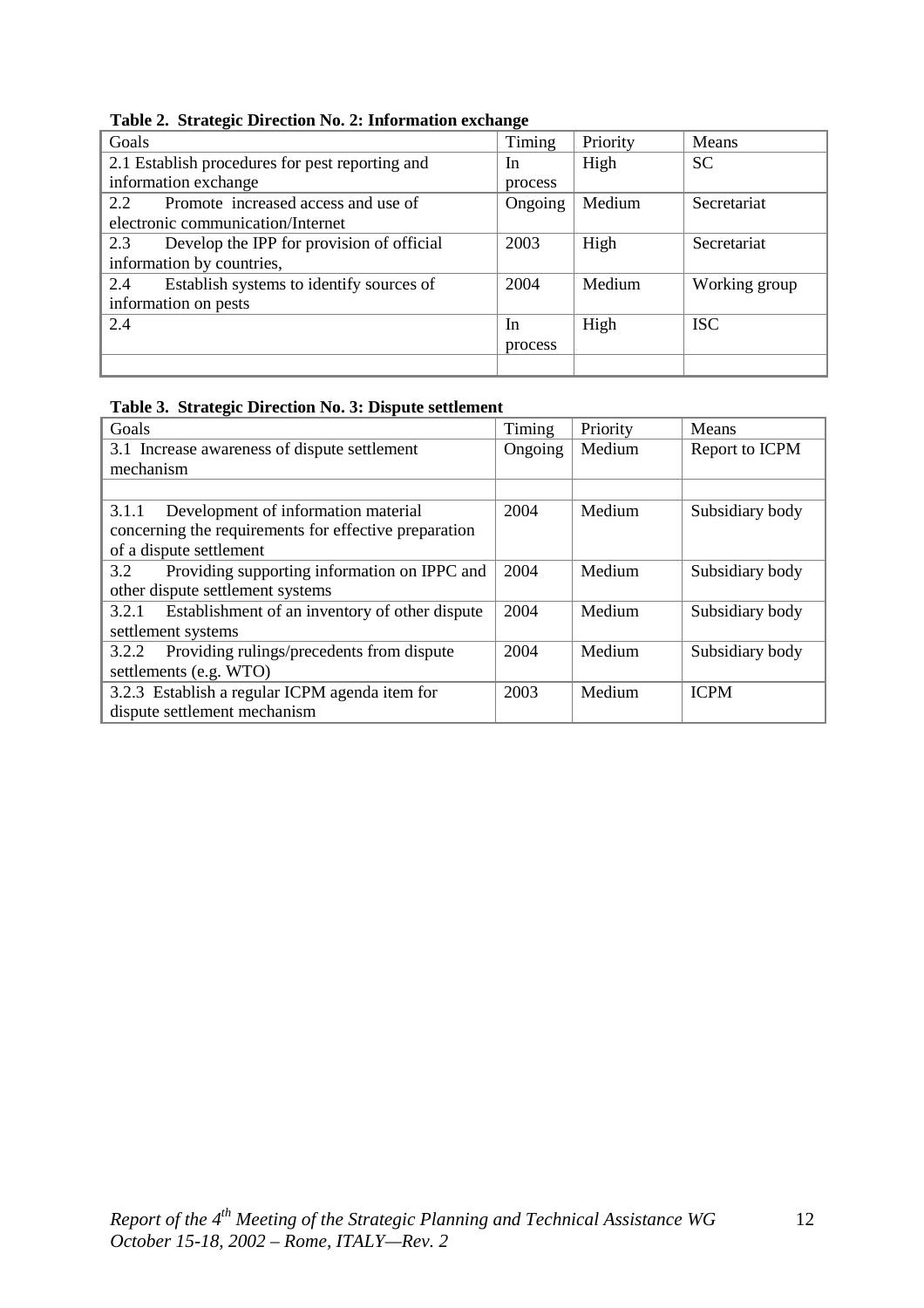| Goals                                                   | Timing  | Priority | Means          |
|---------------------------------------------------------|---------|----------|----------------|
| 4.1<br>Develop and maintain methods and tools for       | Ongoing | Medium   | <b>ICPM</b>    |
| individual countries to evaluate their phytosanitary    |         |          |                |
| capacity as well as their needs and demands for         |         |          |                |
| technical assistance                                    |         |          |                |
| Maintain and update Phytosanitary Capacity<br>4.1.1     | Ongoing | Medium   | Secretariat    |
| <b>Evaluation (PCE)</b>                                 |         |          | and            |
|                                                         |         |          | <b>Members</b> |
| 4.1.2 Promote use of the PCE                            | Ongoing | Medium   | Secretariat    |
|                                                         |         |          | and Bureau     |
| 4.1.3 Identify and develop additional technical         | Ongoing | Medium   | SPTA and       |
| assistance tools                                        |         |          | Secretariat    |
| Promote technical assistance<br>4.2                     | Ongoing | High:    | ICPM and       |
|                                                         |         |          | <b>Bureau</b>  |
| 4.2.1 Increase the number of workshops and other        | Ongoing | High     | Regional       |
| activities to improve the understanding and application |         |          | workshops      |
| of international standards                              |         |          |                |
| 4.2.2 Increase assistance for the establishment,        | Ongoing | High     | Secretariat    |
| revision and updating of national legislation           |         |          |                |
|                                                         |         |          |                |
| 4.2.3Establish a checklist on phytosanitary legal and   | In      | High     | Secretariat    |
| associated institutional issues                         | process |          |                |
| 4.2.4 Establish a process to identirfy and rank         | 2004    | Medium   | <b>ICPM</b>    |
| priorities for the ICPM's activities in technical       |         |          |                |
| assistance                                              |         |          |                |
| 4.3<br>Provide information to help Members obtain       | 2002    | High     | Bureau and     |
| technical assistance from donors                        |         |          | Secretariat    |
| 4.5<br>Promote the improvement and development of       | Ongoing | Medium   | <b>Members</b> |
| <b>RPPOs</b>                                            |         |          | and the        |
|                                                         |         |          | Secretariat    |
| Assistance to RPPOs to establish information<br>4.5.1   | Ongoing | Medium   | Members        |
| systems                                                 |         |          | and the        |
|                                                         |         |          | Secretariat    |
|                                                         |         |          |                |

### **Table 4. Strategic Direction No. 4: The development of phytosanitary capacity of Members by promoting the provision of technical assistance**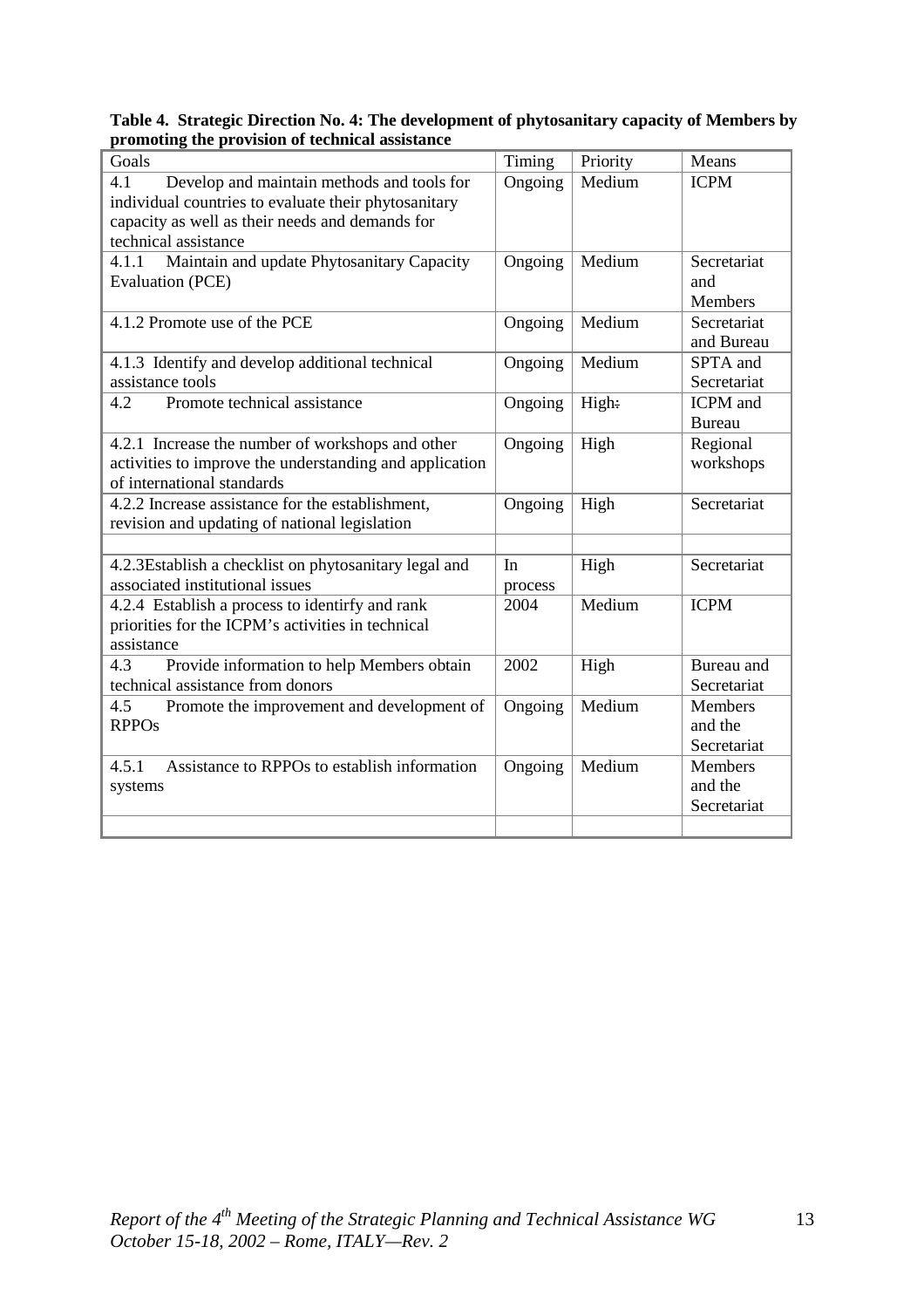## **Table 5. Strategic Direction No. 5: The maintenance of an effective and efficient administrative framework**

| Goals                                                                           | Timing  | Priority | Means                   |
|---------------------------------------------------------------------------------|---------|----------|-------------------------|
|                                                                                 |         |          |                         |
|                                                                                 |         |          |                         |
| 5.1<br>Establish planning, reporting and review                                 | 2003    | High     | Secretariat             |
| mechanisms                                                                      |         |          |                         |
| 5.1.1<br>Provide a transparent budget                                           | Ongoing | High     | Secretariat             |
| Establish strategies for increasing resources<br>5.1.2<br>available to the IPPC | Ongoing | High     | SPTA and<br><b>ICPM</b> |
| Increase Secretariat capacity through the use<br>5.1.3                          |         | High     | ICPM,                   |
| of FAO resources                                                                | Ongoing |          | Bureau and              |
|                                                                                 |         |          | Members                 |
| 5.1.4<br>Review business plan annually                                          | 2002    | High     | Bureau and              |
|                                                                                 | and     |          | Secretariat             |
|                                                                                 | ongoing |          |                         |
| 5.1.5 Establish internal planning, review and                                   | 2003    | High     | Working                 |
| evaluation mechanisms                                                           |         |          | Group                   |
| Report on activities of the Secretariat,<br>5.1.6                               | Ongoing | High     | <b>ICPM</b>             |
| including reporting by Secretariat on the                                       |         |          |                         |
| implementation of the strategic plan                                            |         |          |                         |
| Regular updating of strategic plan and<br>5.1.7                                 | Ongoing | High     | Working                 |
| operational programme                                                           |         |          | group                   |
| 5.2<br>Identification of the relationship of the IPPC                           | Ongoing | Low      | <b>ICPM</b>             |
| and its Secretariat in the context of FAO                                       |         |          |                         |
| 5.3<br>Identification of other issues where common                              | Ongoing | Low      | <b>ICPM</b>             |
| action of the ICPM required                                                     |         |          |                         |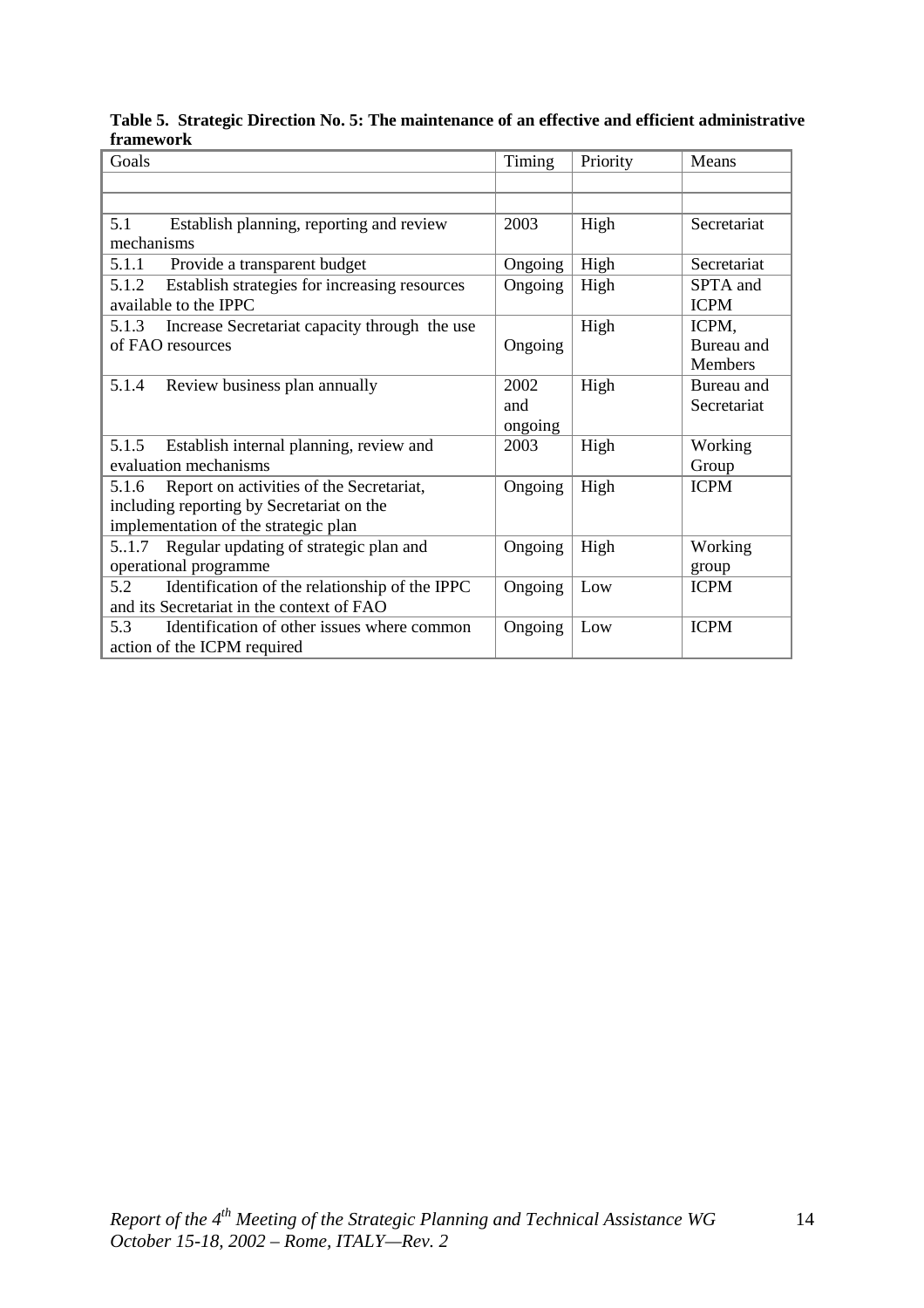## **Table 6. Strategic Direction No. 6: Promotion of IPPC and cooperation with other international bodies**

| Goals                                                                                                          | Timing  | Priority | Means                     |
|----------------------------------------------------------------------------------------------------------------|---------|----------|---------------------------|
| Promote the IPPC<br>6.1                                                                                        | Ongoing | High     | Members                   |
|                                                                                                                |         |          | and                       |
|                                                                                                                |         |          | Secretariat               |
| 6.1.1<br>Encourage Members to deposit their                                                                    | Ongoing | High     | <b>Members</b>            |
| instrument of acceptance for the New Revised Text                                                              |         |          | and                       |
|                                                                                                                |         |          | Secretariat               |
| 6.1.2<br>Encourage non-contracting parties to adopt the                                                        | Ongoing | High     | Members                   |
| <b>IPPC</b>                                                                                                    |         |          | and                       |
|                                                                                                                |         |          | Secretariat               |
| 6.1.3 Communicate IPPC issues, obligations,                                                                    | Ongoing | High     | Secretariat               |
| processes and interests to all concerned, including                                                            |         |          |                           |
| other bodies with similar or overlapping interests                                                             |         |          |                           |
| 6.1.4 Request RPPOs to promote regionally the                                                                  | Ongoing | High     | <b>ICPM</b>               |
| implementation of the IPPC                                                                                     |         |          |                           |
| 6.2 Strengthen cooperation with other international                                                            | Ongoing | High     | Secretariat               |
| organizations                                                                                                  |         |          |                           |
| 6.2.1<br>Establish relations, identify areas of common<br>interest, and where appropriate, develop coordinated | Ongoing | High     | Secretariat<br>and Bureau |
| activities and joint programmes with other relevant                                                            |         |          |                           |
| organizations including the CBD, OIE, Codex, WTO                                                               |         |          |                           |
|                                                                                                                |         |          |                           |
|                                                                                                                |         |          |                           |
| 6.2.2<br>Strengthen cooperation and coordination with                                                          | Ongoing | Medium   | <b>ICPM</b> and           |
| relevant organizations on technical assistance                                                                 |         |          | Secretariat               |
| Establish linkages with research and education<br>6.3                                                          | Ongoing | Medium   | <b>SPTA</b>               |
| institutions to identify a plan of action for the                                                              |         |          |                           |
| provision of scientific and technical support for the                                                          |         |          |                           |
| <b>IPPC</b>                                                                                                    |         |          |                           |
| 6.3.1<br>Develop a plan of action for the provision of                                                         | Ongoing | Medium   | <b>Bureau</b>             |
| scientific and technical support for IPPC                                                                      |         |          |                           |
| implementation                                                                                                 |         |          |                           |